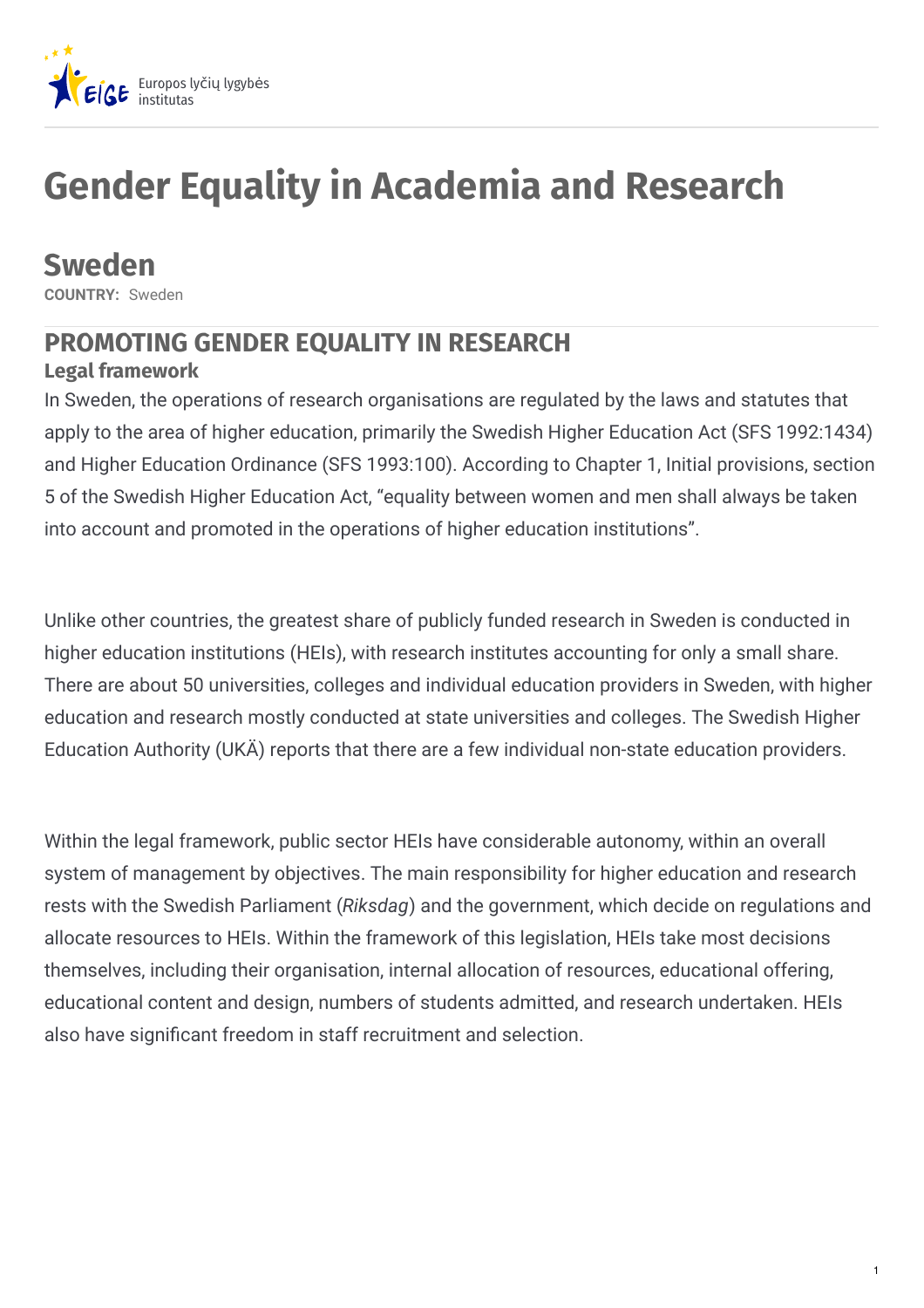As government agencies, research organisations are also subject to administrative and labour market legislation, such as the Parental Leave Act (1995:584), protecting the rights of pregnant women and parents. Equality of opportunity and treatment in work, employment, working conditions and further training is regulated by the Swedish Discrimination Act (2008:567), which aims to combat discrimination and promote equal rights and opportunities regardless of sex, transgender identity or expression, ethnicity, religion or other beliefs, disability, sexual orientation or age. The Discrimination Act allows for moderate preferential treatment of the underrepresented gender when hiring, provided it promotes gender equality and does not conflict with EU regulations.

The Discrimination Act requires all workplaces in Sweden, including research organisations, to document<sup>[1]</sup> their active measures to prevent discrimination (on all grounds mentioned) and promote gender equality among employees and students. According to the Act, "active measures" means pursuing prevention and promotion work by:

Investigating the existence of any risks of discrimination or reprisals or any other obstacles to individuals' equal rights and opportunities;

Analysing the causes of any risks and obstacles identified;

Taking the prevention and promotion measures that can reasonably be expected;

Monitoring and evaluating measures under points 1-3.

The provisions on active measures require all employers to continuously apply a four-step approach (investigate, analyse, take measures, monitor/evaluate) within five areas:

Working conditions;

Provisions and practices in respect of pay and other terms of employment;

Recruitment and promotion;

Education and training, as well as other skills development;

Possibilities to reconcile employment and parenthood.

Employers must promote gender balance in different types of work, including management positions. They have to establish, follow up and evaluate guidelines and routines to prevent harassment, sexual harassment and reprisals, and carry out annual pay surveys.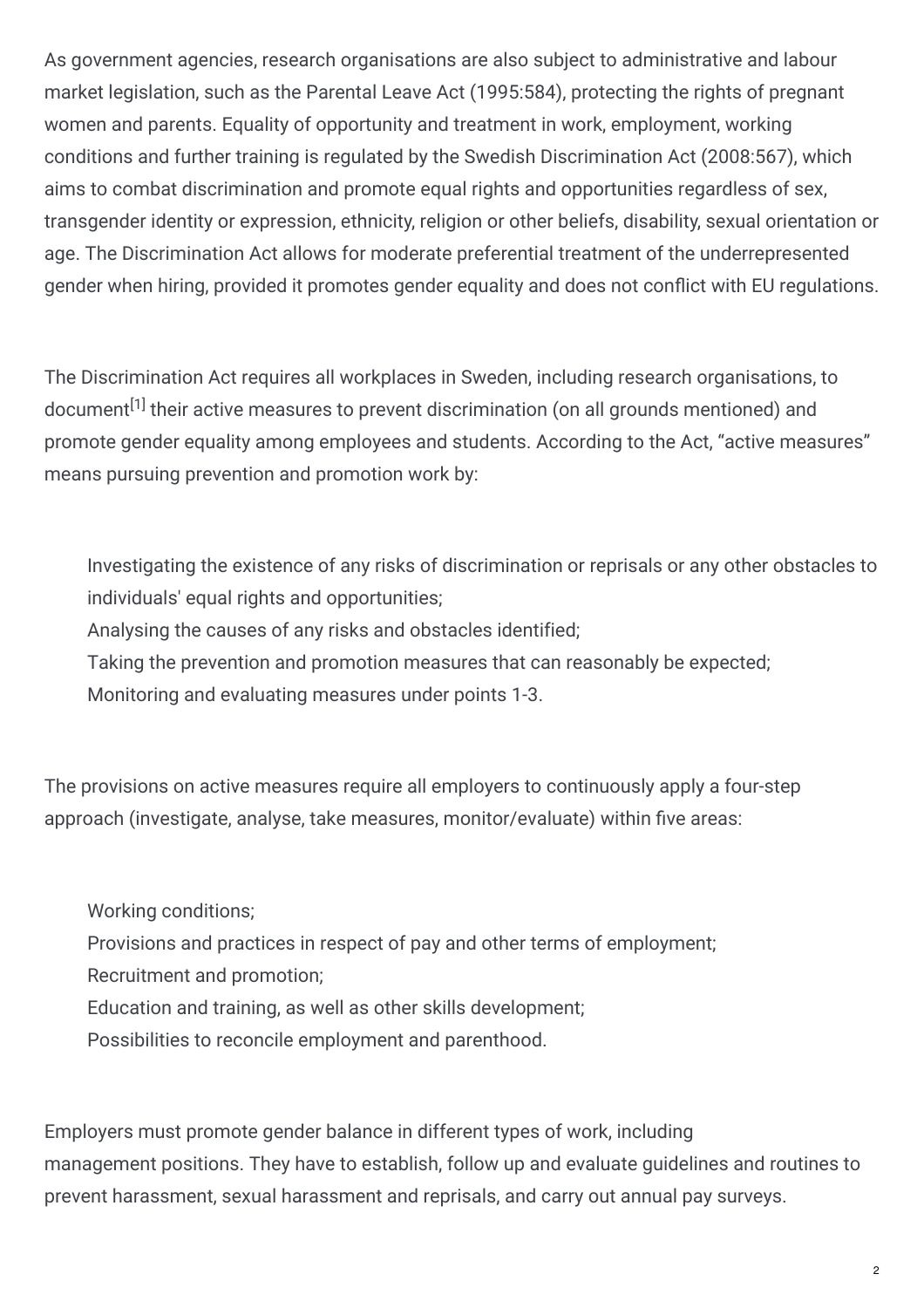For students, the Discrimination Act stipulates that the work of education providers on active measures should encompass:

Admission and recruitment procedures; Teaching methods and organisation of education; Examination and assessment of student performance; Study environment; Possibilities to reconcile studies and parenthood.

Education providers are also obliged to have guidelines and protocols for their activities, with a view to preventing harassment and sexual harassment, and must follow up and evaluate those guidelines and systems.

The documentation must contain a summary account of the action plan for equal pay, with an implementation report included with the subsequent plan.

The UKÄ collects and reports sex-disaggreggated higher education statistics annually as part of the Swedish government's instructions. Monitoring and reporting of gender equality is part of research organisations' annual reporting to the UKÄ, on financial data, including (sexdisaggregated) statistics for students, doctoral students and staff.

#### **Policy framework**

Most public sector research organisations in Sweden are public agencies in their own right and report directly to the Swedish government. According to the 2005 Swedish Government Bill, all government agencies - including research organisations – must help to achieve objectives in relation to equal gender representation in governing organisations. Although quotas are not mandatory, decision-making boards, committees and panels involved in peer reviewing, recruitment, etc. are expected to be made up of at least 40 % of the underrepresented sex. Gender mainstreaming has been a strategy since 1984 and is both a binding policy approach and the main strategy the Swedish government uses to achieve gender equality policy objectives. The gender equality perspective must therefore be included in all government agencies' decision-making and policy development.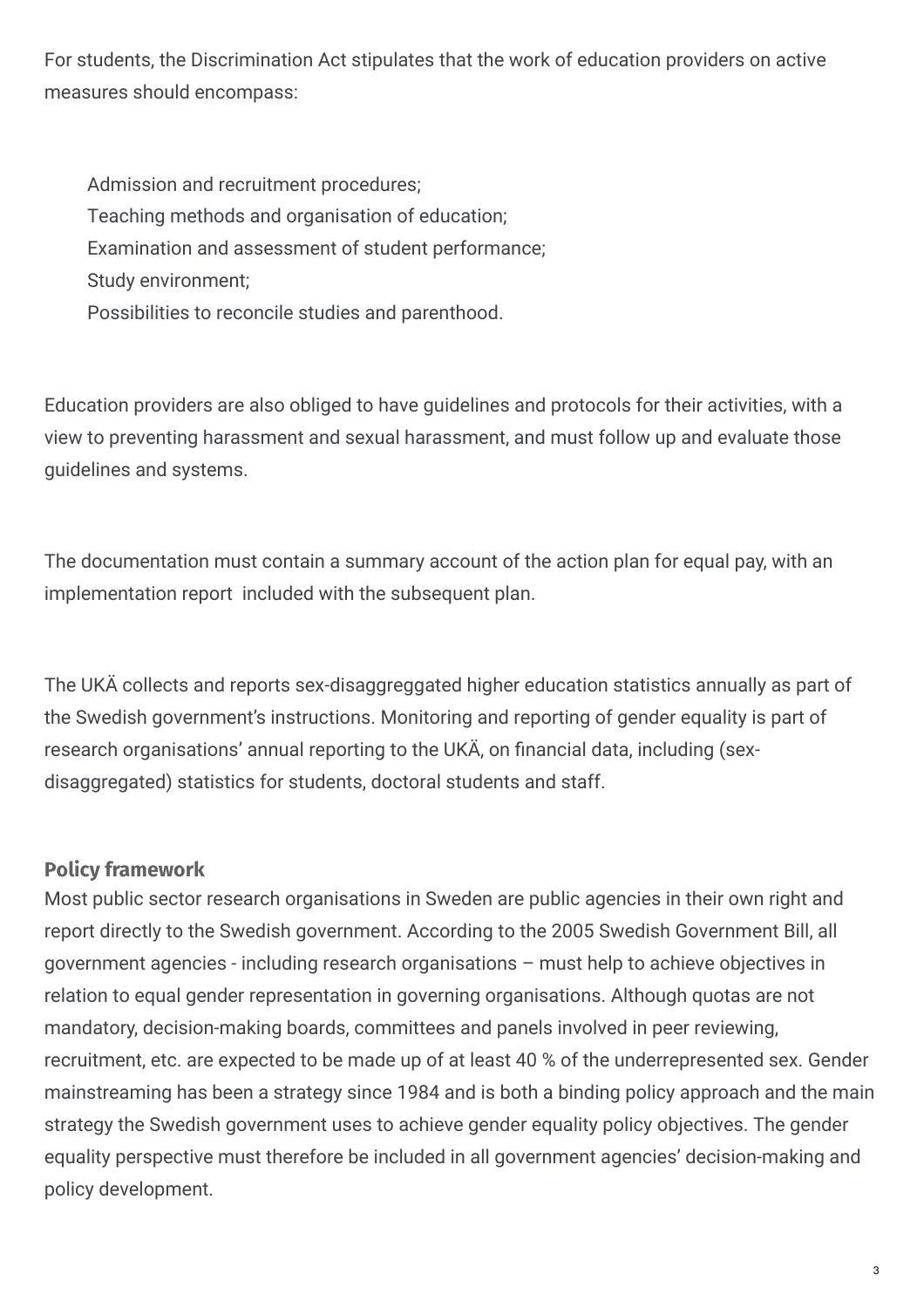As government agencies, Swedish HEIs also adhere to the fundamental legal principles for civil servants, the "Values for Civil Servants". These values include objectivity, impartiality and equal treatment.

To complement the Higher Education Act and Higher Education Ordinance, the Swedish government has adopted a system of "appropriation directions" (*regleringsbrev*) or annual public service agreements for the operations of HEIs. These directions contain set targets for the recruitment of women professors. The recruitment goals are specified at university level, the first period was 1997-1999 and new goals were set for 2002-2004, 2005-2008, 2009-2011, 2012-2015 and 2017-2019 (Government Bill 1996/87:141). In 2020, the UKÄ examined the work from 2017- 2019 and concluded that HEIs had not achieved their goals overall. Most ended up within a range of 10 percentage points of their goal, with the majority having recruited a lower proportion than initially planned. The proportion of women among newly recruited professors per research area remained stable or increased slightly between 2017 and 2018, decreasing again in 2019 in most cases. Medicine and Health Sciences was the only research area where the proportion of women among newly recruited professors was higher in 2019 than in 2017<sup>[2]</sup>. New and individual goals were defined for HEIs in 2021-2023, with the government targeting 50 % women among newly recruited professors by 2030.

Since 2016, all state universities, as well as Chalmers University of Technology and *Jönköping University*, have been tasked with working on gender mainstreaming. The Gender Mainstreaming in Academic (*Jämställdhetsintegrering i högskolor och universitet*, GMA) development programme aims to strengthen agencies' work so that activities contribute more to achieving the government's gender equality policy goals<sup>[3]</sup>. Priority areas are equal career paths within academia, the need to counteract gender-stereotypical career paths, and improving the throughput of women and men in education.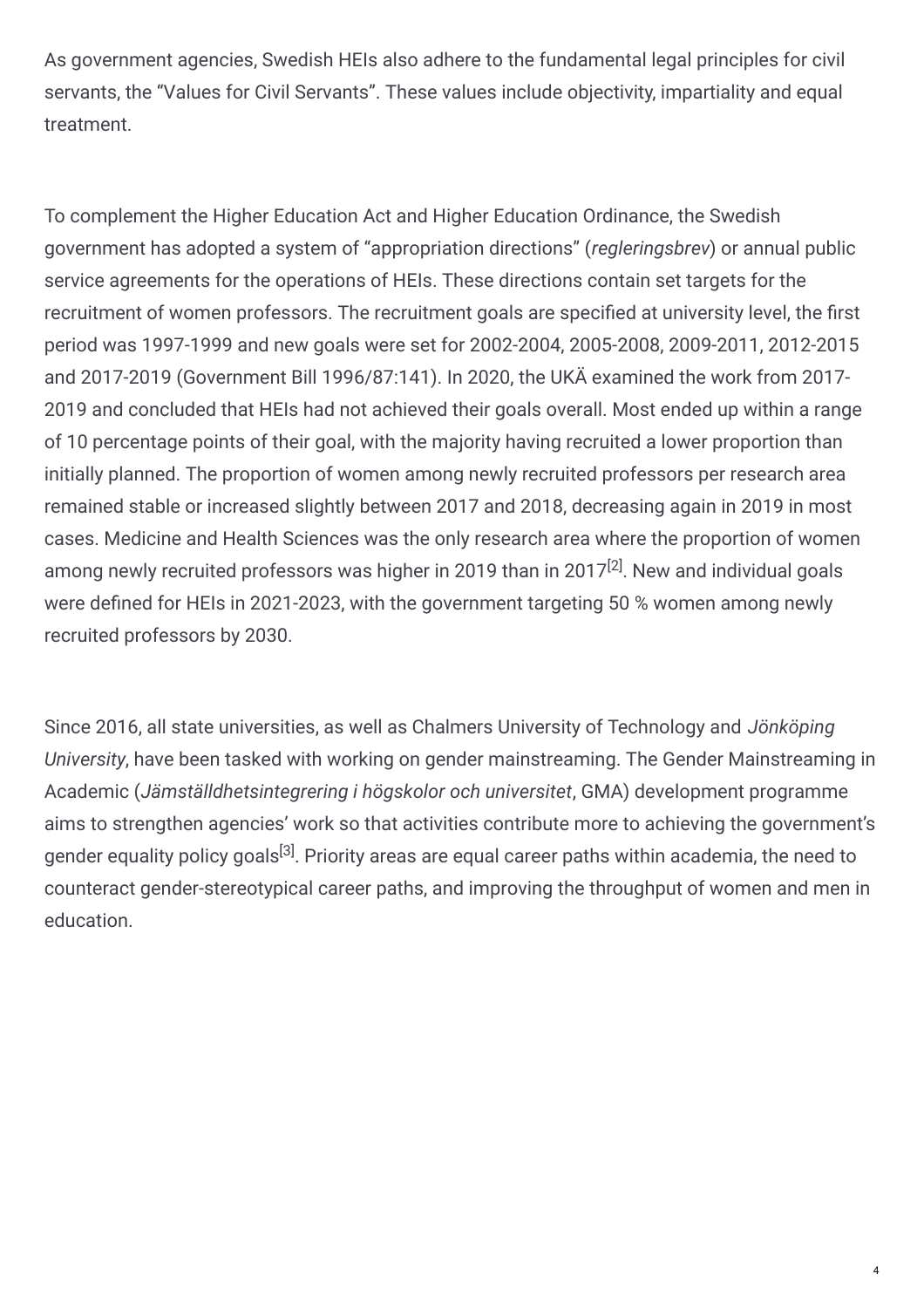GMA requires institutions to gender-mainstream all of their operations according to agencyspecific plans. The Gender Equality Agency (*Jämställdhetsmyndigheten*) coordinates the GMA programme and supports Swedish HEIs at the planning and implementation phases of their gender mainstreaming work. The Gender Equality Agency also coordinates learning and sharing of experiences among the agencies, identifying and disseminating best practices and documenting results. Prior to the establishment of the Gender Equality Agency, the programme was run by the Swedish Secretariat for Gender Research, on behalf of the Swedish government. The assignments were transferred to the Agency on 1 January 2018. According to the appropriation directives for 2021 (U2020/02952) (to all HEIs), universities and colleges must continue their gender mainstreaming work so that the activities contribute to achieving gender equality policy goals (Com. 2016/17:10), for example, gender equitable career paths, non-genderstereotypical study choices, and throughput. Each university and college shall continue to work on the basis of university-specific plans with development needs, goals and activities, and describe how gender equality will be mainstreamed and become part of the university's regular activities. HEIs have the option to receive support from the Gender Equality Agency in developing and evaluating their measures. Universities and colleges must report their measures and results, as well as how gender equality was considered in the distribution of research funds.

#### **Other stimulatory initiatives**

Recent years have seen increased awareness and debate on gender-based violence in Swedish universities and research organisations . The GMA mission and the #metoo movement have likely influenced this development. The special #metoo call from Swedish Academia was signed by more than 2,500 women. #metoo was commented on by the Minister for Higher Education and Research, while the organisation of several seminars, debates and other events had a strong impact on work in academia.

Several initiatives have targeted increased knowledge and prevention of sexual harassment. For example, the government assigned the Swedish Council for Higher Education (UHR) to report on HEIs' efforts to prevent sexual harassment, their procedures on handling suspected sexual harassment, and good practice examples $^{[4]}.$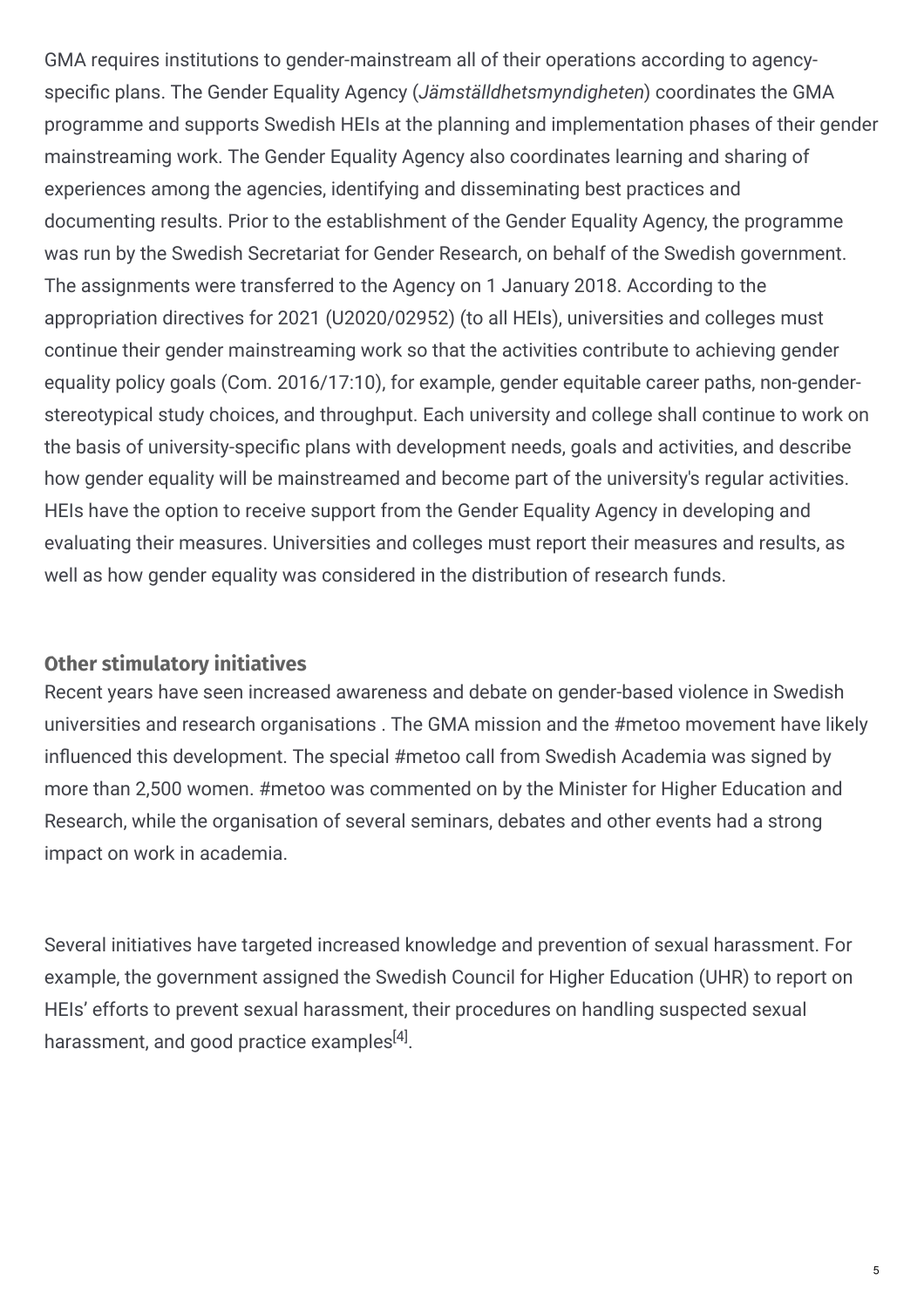One overarching objective of the GMA is related to the national sub-goal to end men's violence against women. According to a survey by the Gender Equality Agency (reported in 2020), about one-third of HEIs prioritised initiatives linked to this sub-goal since 2017. Efforts were made to strengthen knowledge of sexual harassment and violence among students and staff, while priority was given to amending protocols on sexual harassment and discrimination.

The Gender Equality Agency is tasked with integrating gender-based violence into education. This reflects the new objective in the Higher Education Ordinance (SFS 1993:100) to include the subject of gender-based violence in all training where students are confronted with abused women and children. On behalf of the government (S2018/01831/JÄM) and in collaboration with five HEIs, the Agency offered support to 27 HEIs and 84 educational programmes. The Agency subsequently reported substantial need for further education for teachers and staff in this area.

When assessing funding, processes and efforts to include a gender perspective in research have been strengthened. Recent years have seen several funding organisations undertake studies to assess whether and how gender affects the grant process, e.g. in review panels. The studies suggested steps to create a gender-equal process. According to the Swedish Research Council (VR) in 2020, the work resulted in several concrete improvements. One of the most important activities launched was training on gender equality issues for expert panels reviewing and assessing research applications where experiences from previous observational studies are presented. This resulted in a more gender-fair approval process<sup>[5]</sup>.

#### **Key actors**

Part of the Ministry of Employment, the Gender Equality Agency was established in 2018 to contribute to more effective implementation of gender equality policy. The Agency works on:

Analysis and follow-up of progress on the gender equality policy goals; Coordination and support for government agencies and organisations (government programme on gender mainstreaming in government agencies) as well as universities and HEIs;

Development and implementation of training programmes.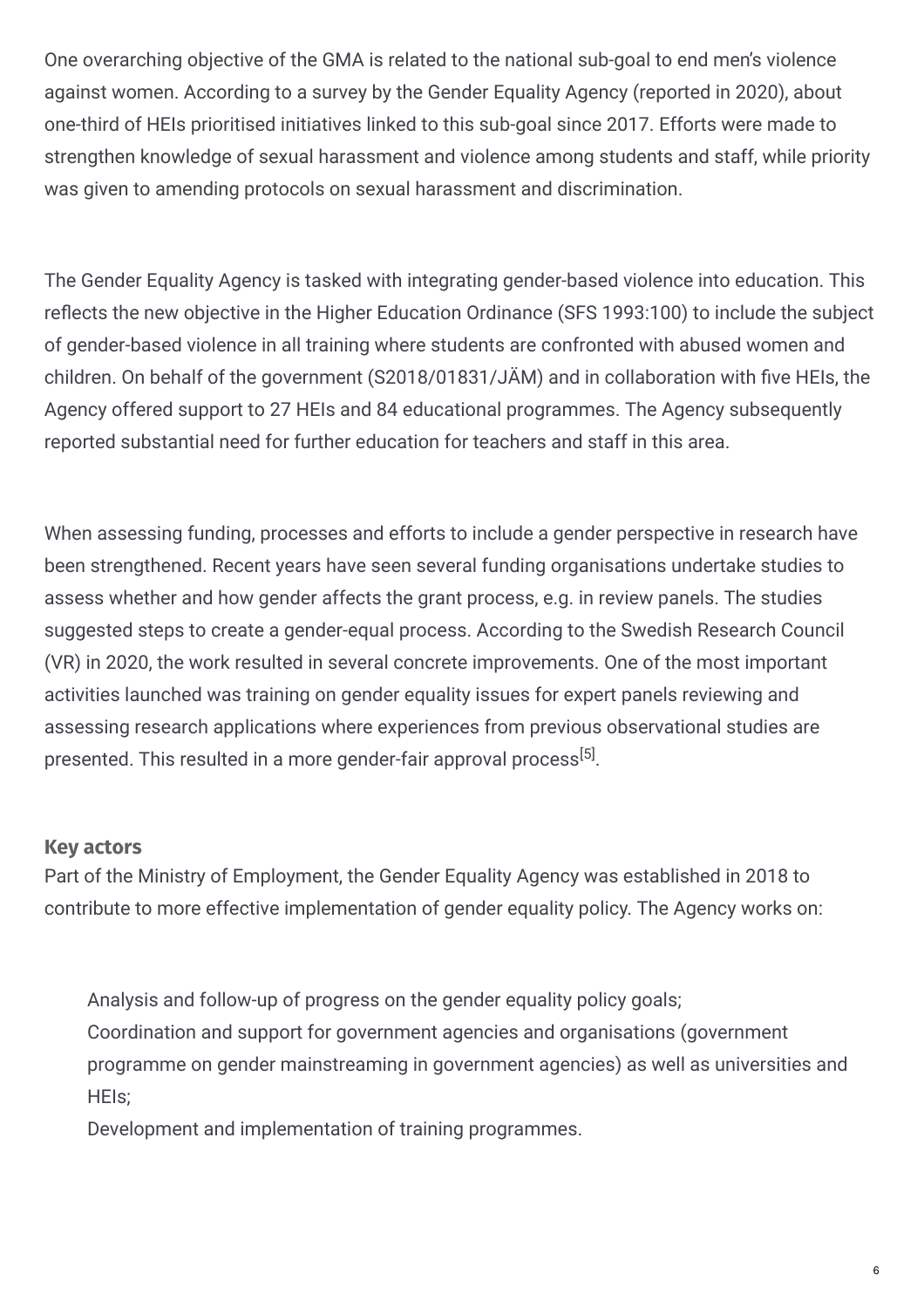It is committed to supporting and monitoring the 10-year "National Strategy to Prevent and Combat Men's Violence against Women", including honour-related violence and oppression, human trafficking for sexual purposes and prostitution. It also assigns grants to projects on the mobilisation of women and gender equality.

The Agency is engaged in international exchange and cooperation. It supports the Swedish government's international commitments on gender equality within multilateral institutions, including the European Union (EU), the Council of Europe and the United Nations (UN).

The Equality Ombudsman (DO) is the government agency and legal body that focuses on gender equality and anti-discrimination in the labour market in general (including research organisations). It provides guidelines and carries out inspections of Gender Equality Plans (GEPs) in workplaces. From 2019-2021, the DO undertook an investigation of HEIs' compliance with the Discrimination Act concerning the duty to work with active measures for students. As of August 2021, the overall results have not been communicated, although individual reports were published by some HEIs.

The Ministry for Health and Social Affairs is responsible for promoting gender equality in society, while the Ministry of Education and Research is specifically in charge of HEIs as government agencies.

The UKÄ is the government agency responsible for monitoring HEIs' effective use of resources. It analyses their operations and its reports are the basis for government decisions on higher education. It is responsible for the official statistics on HEIs, such as distribution of teaching staff, by age and sex, as well as HEIs' financial reporting.

The UHR is another government agency with responsibilities in the education sector. One of its main focus areas is preventing discrimination and promoting equal treatment at universities.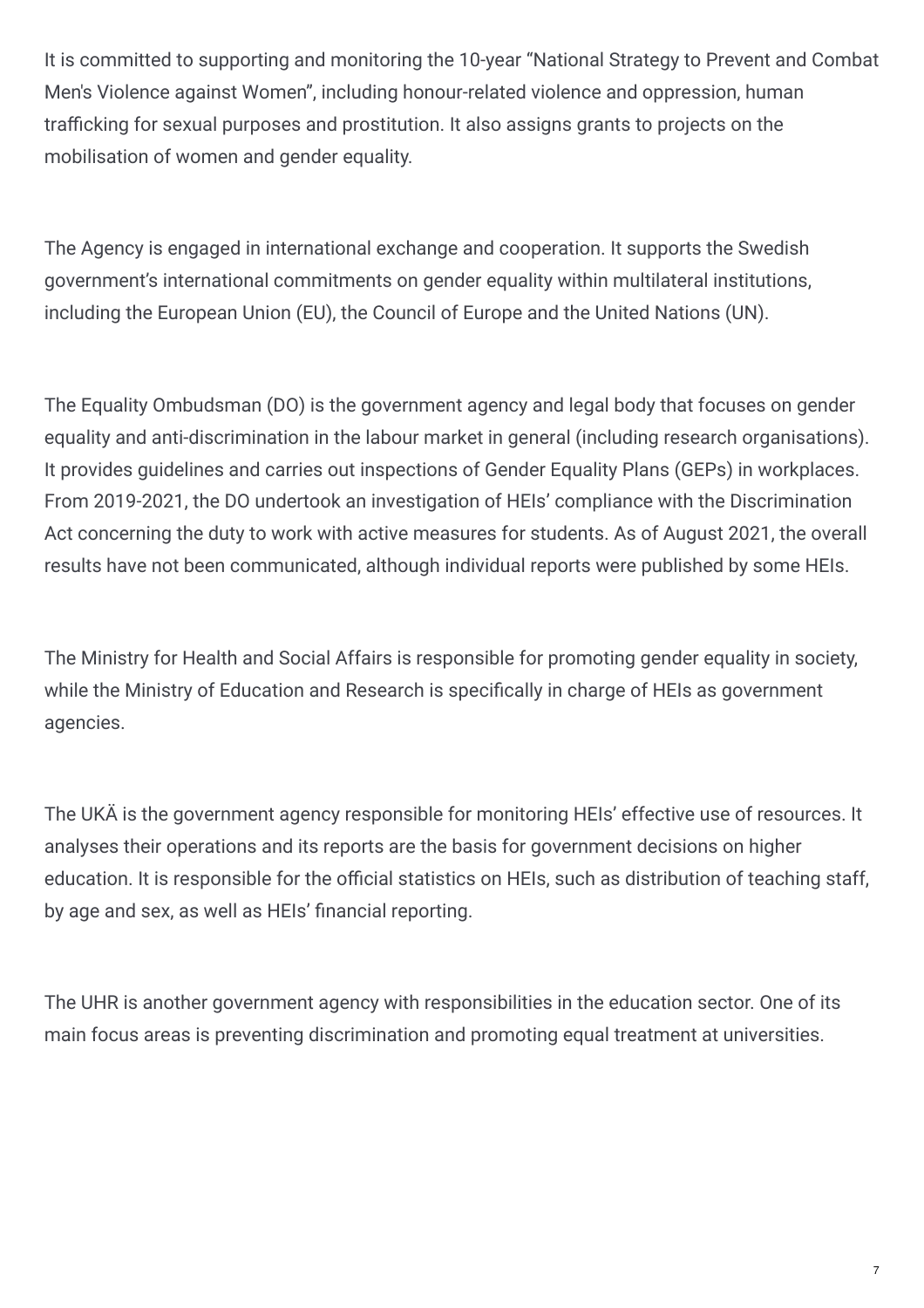The Ministry of Education and Research is responsible for a number of government agencies promoting, supporting, organising and funding basic and advanced research. Chief among these is the VR, which promotes gender perspectives in research and equality between women and men in the research community. Another government agency devoted to funding research is VINNOVA, which works under the Ministry of Enterprise, Energy and Communication to promote gender equality research for long-term sustainable growth. The government-funded National Secretariat for Gender Research at Gothenburg University is in charge of monitoring research policy from a gender perspective and advising on gender research.

### **INITIATIVES FOR GENDER EQUALITY BY RESEARCH PERFORMING ORGANISATIONS**

The Discrimination Act obliges all research organisations to adopt and document active measures in respect of all grounds of discrimination in the Act. Many research organisations are also part of the GMA.

Some public research institutes received specific instructions on national gender equality concerns through the government's appropriation directions. For example, the Swedish Defence Research Agency (FOI) is tasked with contributing to the implementation of the national action plan for the implementation of the UN Security Council resolutions on women, peace and security 2016- 2020 (decision of the government on 20 April 2016 (UD2016/07898/KH)). A report on the FOI's implementation of the national action plan must be submitted in connection with the annual report. Ordinance 2007:861 for the Swedish Defence Research Agency, specifying its task of conducting research, method and technology development and investigative work, states that the conditions for women and men must be highlighted and analysed where relevant. All project plans must specify how the conditions for women and men will be taken into account or otherwise justified.

In 2020, the Gender Equality Agency published a report on the results of GMA operations between 2017 and 2019. It concluded that the assignment had intensified the HEIs' work on gender mainstreaming and strengthened its organisation. The results included changed working methods to counteract gender-based study choices, promote equal career paths and the equal distribution of resources. However, HEIs show an ongoing need for targeted assignments, a demand for results, and support on gender mainstreaming<sup>[6]</sup>. The extension of HEIs' assignments until 2020 saw most analyse their plans for the previous period, while the majority of universities extended their previous plans with minor adjustments.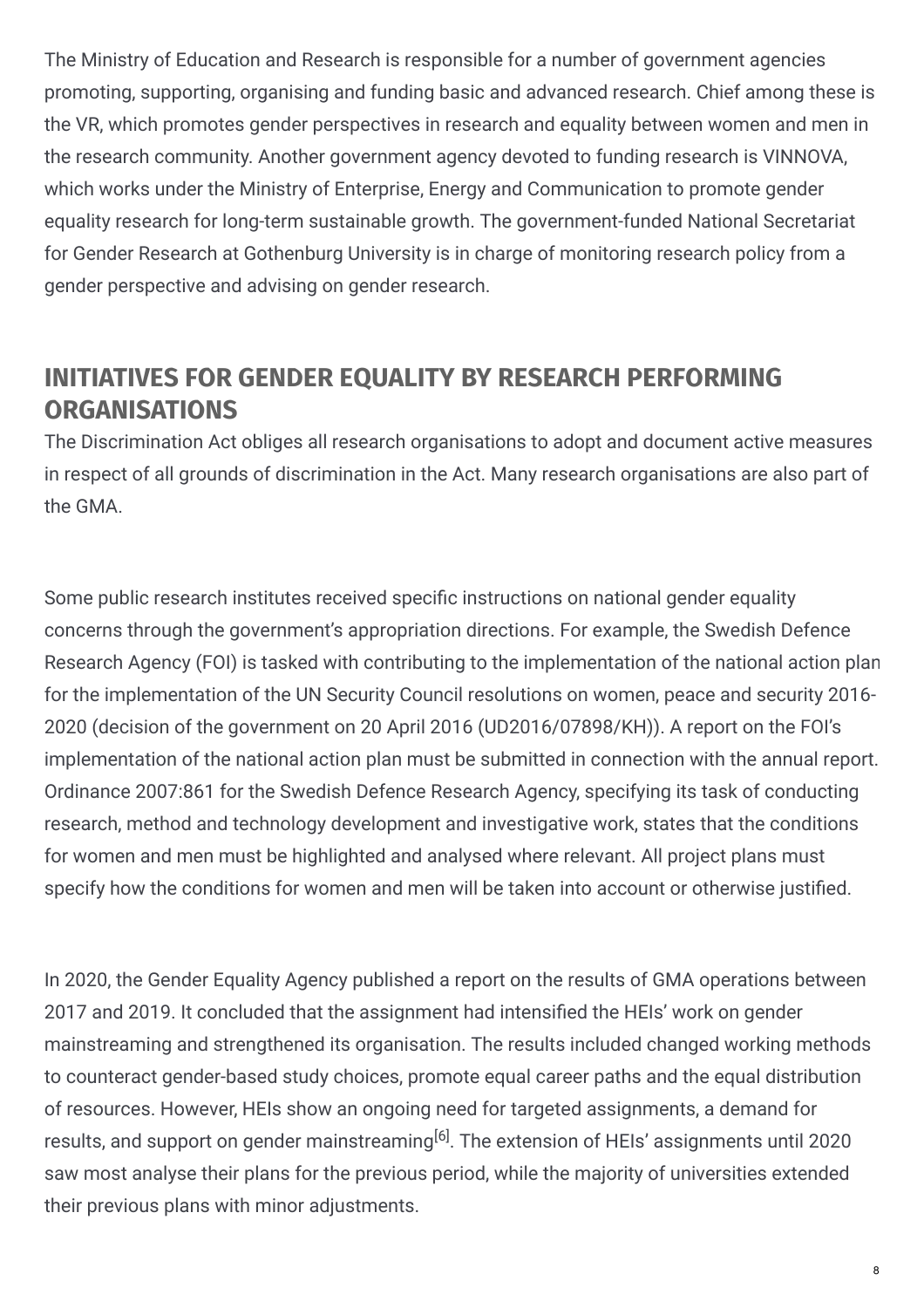HEIs' inclusion of gender mainstreaming is affected by a number of factors, including external factors such as the ongoing COVID-19 pandemic. In 2020, they chiefly focused on limiting the spread of the virus, and developing new routines and working methods for distance learning and digital exams. The pandemic saw gender mainstreaming lose momentum, with numerous HEIs postponing/cancelling planned activities, training and conferences on gender equality. On a positive note, the digital transformation meant that that digital meetings addressing gender equality in academia reached a wider target group. However, several HEI coordinators highlighted difficulties in anchoring their gender mainstreaming work in a digital workspace. During the previous programme period (2016-2019), HEIs had developed a gender mainstreaming plan specific to their own context. As a result of COVID-19, however, 35 % of HEIs now lack a revised or new gender mainstreaming plan, while a significant number will simply retain the same priority areas as in 2016-2019. These include broadened recruitment and participation, career development, resource allocation, training content and implementation. 27 % of HEIs have stated that they prioritised the new areas of postgraduate education and research conditions in 2020, together with qualitative initiatives (culture and structure). Another trend is the combination of gender mainstreaming and other tasks, such as equal conditions, quality assurance work, sustainable development (Agenda 2030), active measures in the Discrimination Act, violence prevention and sexual harassment<sup>[7]</sup>.

One large-scale research organisation initiative is the "National Collaboration Programme against Sexual Harassment and Gender-based Violence (2020–2025)", which was initiated by the vicechancellors at *Karolinska Institutet*, the Royal Institute of Technology and *Malmö University*. All HEIs were invited to join and many did. The programme establishes a broad understanding of genderbased violence and applies an intersectional perspective. Its goal is to establish research-based knowledge of inclusive work and study environments, as well as a sustainable organisation for the prevention of sexual harassment, gender-based violence and victimisation in academia. The programme will, by extension, strengthen and intensify work on organisational culture, with a focus on quality, sustainable development, work environment, leadership and equal opportunities.

### **RELEVANT EXAMPLES OF PRACTICES Model for equal distribution of research funds at** *Kristianstad University* **(HKR)**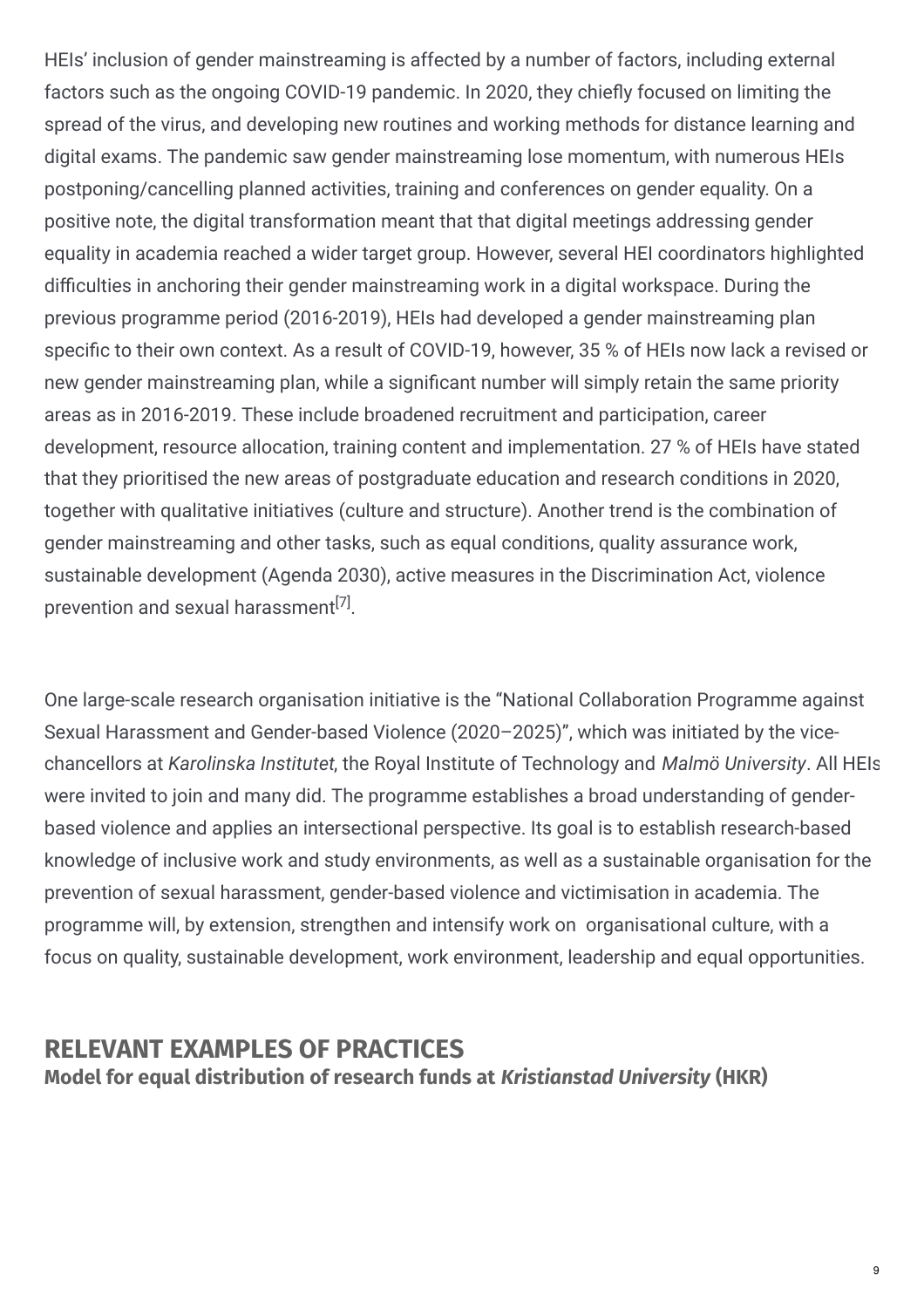Since 2016, HKR has successfully worked with a model for equal distribution of internal research resources. The work started with a revision of the existing resource allocation model, as the old model was considered outdated. The earlier model resulted in an economical budget deficit for the university and allocated resources based on position (i.e. a fixed share of working hours allocated to "research time"). As 70 % of the university's professors were men, an assessment from a gender perspective found that about 70 % of research resources were automatically distributed to men. An assessment of the earlier model concluded that it sustained a gendered pattern for women and men's research careers. In the new model, those deemed eligible for funding can apply for additional research resources on merit (assessment of research achievements and collaboration in previous years). Launched in 2018, the total distribution of research resources at the end of that year was 50 % men and 50 % women. In the second year (2019), the distribution corresponded to the gender distribution among teachers, i.e. 60 % women and 40 % men, which was also the case in 2020. At HKR, education and research in areas with a traditionally higher proportion of women (e.g. Health and Education Sciences) are emphasised, and the old model did not support the vision to attract and retain excellent researchers and teachers within these areas. By contrast, the new model creates financial leeway to make strategic investments in subject areas. The old model created a lock-in system for junior and aspiring researchers - especially those in teacher positions (often women) – who consequently had fewer opportunities to pursue their research interests. It benefited senior researchers – mainly men and those in subiect areas linked to better external research funding possibilities. A consequence of the gender mainstreaming work is that HKR's distribution model for research resources rewards research achievements (resource allocation) in a more transparent and equal way.

**Equality Office led by the Vice-President at the Royal Institute of Technology (KTH)**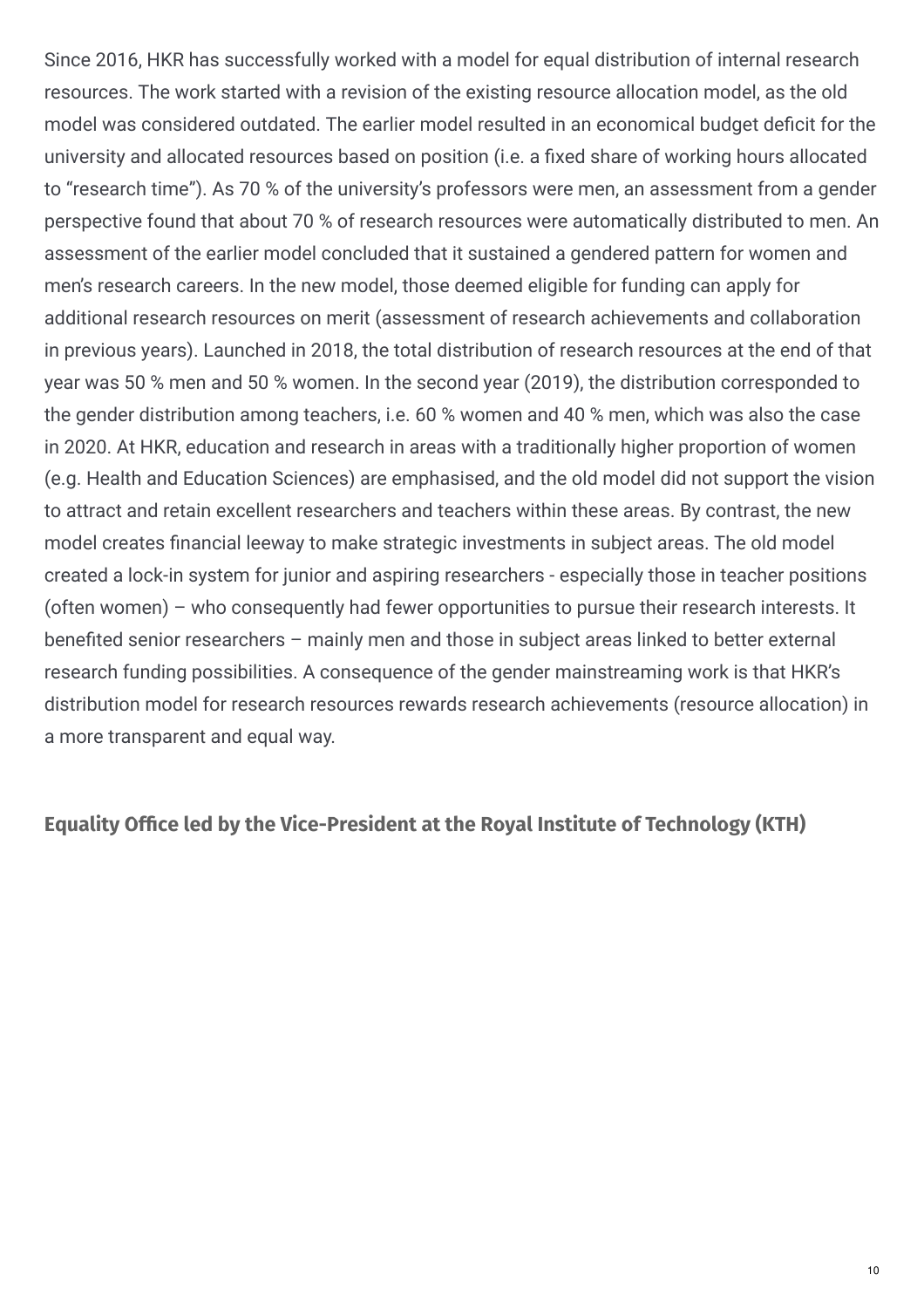KTH appointed a Vice-President for Gender Equality and Core Values in 2017, whose task is to promote gender mainstreaming and equal opportunities. HEIs in Sweden must work according to several government objectives and legal obligations within the broader equality framework. KTH also set up an Equality Office to coordinate implementation and support different units and management levels. Through the Equality Office, KTH is conducting research-based proactive work at both the strategic and practical level, with the aim of promoting gender equality, diversity and equal terms from an intersectional perspective. The KTH Equality Office comprises six people: the Vice-President, a special expert, three Gender Equality strategists and a pedagogical advisor. KTH also includes faculty positions with responsibilities for gender equality and equal opportunities. Work on gender mainstreaming and equal conditions at KTH's five schools is designed and implemented at local level, but coordinated via the Equality Office. The activities of the Equality Office include training initiatives, leadership development, recruitment and assessment, as well as career support, monitoring and evaluation. It works through dialogue and interactive working methods, with the experts at the Equality Office working together with staff and students. Although covering all university members, the Equality Office is mainly focused on educating and supporting leadership and managerial functions. In 2017, it started a one-year programme in Gender and Change Management (GOFL) for 18 women in senior positions at the university. The programme aimed for participants to act as change leaders, advocates and multipliers in their areas of the organisation.

An important prerequisite for the work of the Equality Office is that gender mainstreaming and equal opportunities are anchored in KTH's steering documents and central work processes. The Equality Office has been received positively. Its coordination with gender mainstreaming and equal opportunities work has resulted in clearer anchoring at management level, together with operational support for trade unions and the student union. Training and different working methods have been created to facilitate management and other key positions know-how on integrating gender equality. Regular meetings with responsible staff provide the Equality Office with an overview of the overall gender equality and equal opportunities work. Knowledge and awareness of gender equality has increased at KTH, and longer term effects at societal level are expected when graduates spread their knowledge of gender equality, diversity and equal opportunities beyond the university itself.

## **Equal funding of innovations at VINNOVA**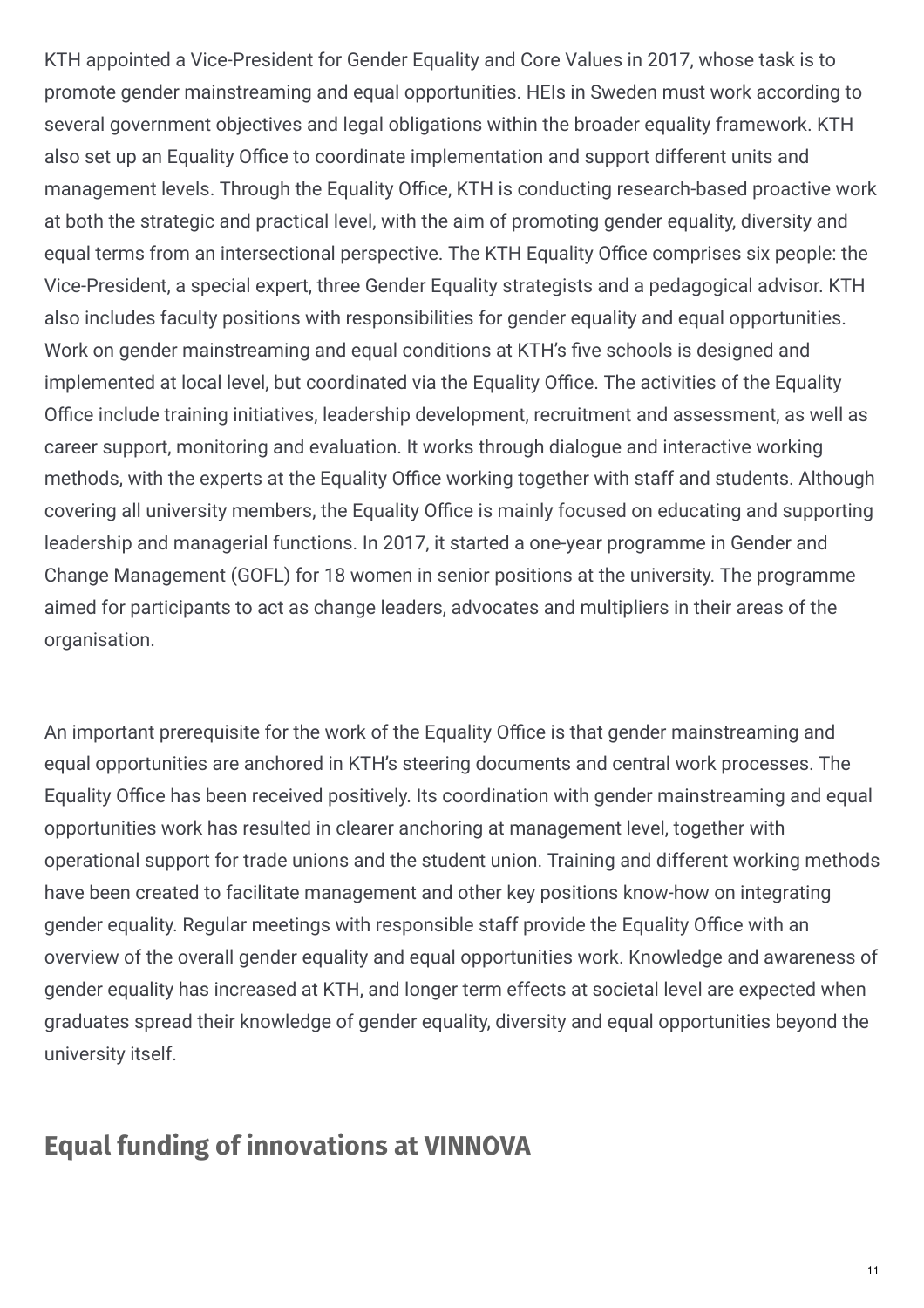Every year, the Swedish Innovation Agency, VINNOVA, invests approximately SEK 3 billion in research and innovation. Since 2015, it has successfully integrated a gender perspective in its activities and promoted gender equality in the distribution of funds for research and innovation. VINNOVA makes an effort to include gender perspectives in the projects financed, recognising gender equality as a prerequisite for sustainable societal development and innovation. The funds managed by VINNOVA must benefit women and men equally. Since 2015, the number of women project managers has increased by approximately 10 % (from about 30 % to 40 %) and the total distribution of funding now has a range of 40–60 % and is thus in line with national gender equality objectives. VINNOVA's work is based on three key questions:

Who is being financed? The focus is on the project team and its gender composition, e.g. how many women and men are project leaders, how are time and resources allocated to different positions and tasks from a gender perspective, etc.;

What is being financed? This tries to incorporate a gender perspective in project aims and methodology, if relevant. Applicants have to provide information on their motivation for (or justification against) incorporating a gender dimension. The call manager at VINNOVA is supported to incorporate gender-related topics and criteria when setting up the call; How is the process conducted? Firstly, applications are designed in a way that makes it possible to assess their gender aspects. Secondly, the review committee is composed in a gender-equal way, trained in gender bias, and knows how to assess the relevance of gender to the subject area.

VINNOVa set up a task force to plan and coordinate the work. The task force supports implementation through coaching and training, and also monitors and evaluates the work. Managers are responsible for implementation and the work is guided by government instructions and internal steering documents. In 2021, VINNOVA is working to integrate a gender perspective into its 10 mission areas to ensure more systematic application of gender mainstreaming in its work procedures. This is expected to lead to a better set of actions to promote gender equality and equal funding.

#### **Footnotes**

<sup>[1]</sup> Employers with at least 25 employees are required to document all elements of their work on active measures. Employers with 10-24 employees are required to document their work on pay surveys. Employers with fewer than 10 employees have the same responsibility to take active measures, but are not legally required to document them.